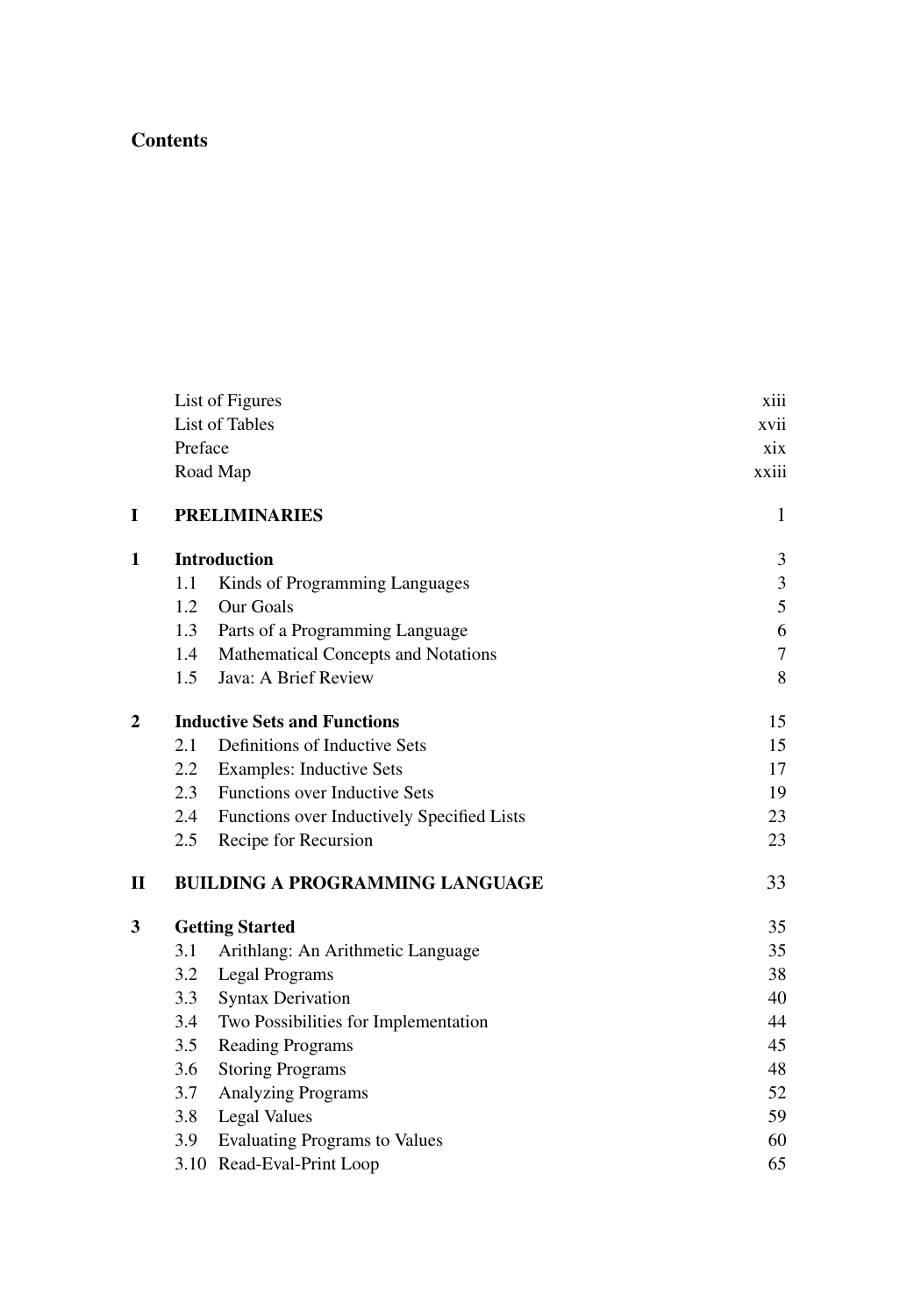| 4 | Varlang: A Language with Variables                  |                                                                   | 71  |
|---|-----------------------------------------------------|-------------------------------------------------------------------|-----|
|   | 4.1                                                 | Variables as Means of Abstraction                                 | 71  |
|   | 4.2                                                 | Variable Definition and Usage                                     | 72  |
|   | 4.3                                                 | Variable Scoping                                                  | 75  |
|   | 4.4                                                 | Reading Let and Var Expressions                                   | 79  |
|   | 4.5                                                 | AST Nodes for Let and Var                                         | 81  |
|   | 4.6                                                 | Lexically Scoped Variable Definitions                             | 82  |
|   | 4.7                                                 | <b>Environment Abstraction</b>                                    | 85  |
|   | 4.8                                                 | <b>Environment-Passing Interpreters</b>                           | 87  |
|   | 4.9                                                 | Value of a Var Expression                                         | 90  |
|   |                                                     | 4.10 Value of a Let Expression                                    | 90  |
| 5 | <b>Definelang: A Language with Global Variables</b> |                                                                   |     |
|   | 5.1                                                 | Local versus Global Definitions                                   | 95  |
|   | 5.2                                                 | Define, Define                                                    | 97  |
|   | 5.3                                                 | Semantics and Interpretation of Programs with Define Declarations | 98  |
| 6 |                                                     | <b>Funclang: A Language with Functions</b>                        | 105 |
|   | 6.1                                                 | <b>Function as Abstraction</b>                                    | 105 |
|   | 6.2                                                 | <b>Function Definitions and Calls</b>                             | 106 |
|   | 6.3                                                 | Functions for Pairs and Lists                                     | 108 |
|   | 6.4                                                 | <b>Higher-Order Functions</b>                                     | 115 |
|   | 6.5                                                 | <b>Functional Data Structures</b>                                 | 121 |
|   | 6.6                                                 | Currying                                                          | 123 |
|   | 6.7                                                 | Syntax of Lambda and Call Expressions                             | 125 |
|   | 6.8                                                 | Value of a Lambda Expression                                      | 126 |
|   | 6.9                                                 | Value of a Call Expression                                        | 128 |
|   |                                                     | 6.10 Call-by-Name Evaluation                                      | 134 |
|   |                                                     | 6.11 Semantics of Conditional Expressions                         | 138 |
|   |                                                     | 6.12 Semantics of Pairs and Lists                                 | 140 |
| Ш |                                                     | REFERENCES AND CONCURRENCY                                        | 145 |
| 7 |                                                     | <b>Reflang: A Language with References</b>                        | 147 |
|   | 7.1                                                 | Heap and References                                               | 147 |
|   | 7.2                                                 | Memory-Related Operations in Reflang                              | 151 |
|   | 7.3                                                 | Parsing Reference-Related Expressions                             | 152 |
|   | 7.4                                                 | RefVal: A New Kind of Value                                       | 153 |
|   | 7.5                                                 | <b>Heap Abstraction</b>                                           | 154 |
|   | 7.6                                                 | Semantics of Reflang Expressions                                  | 154 |
|   | 7.7                                                 | Realizing Heap                                                    | 157 |
|   | 7.8                                                 | <b>Evaluator with References</b>                                  | 159 |
|   | 7.9                                                 | Problems with Manual Memory Management                            | 160 |
| 8 |                                                     | <b>Forklang: A Language with Concurrency and Parallelism</b>      | 169 |
|   | 8.1                                                 | <b>Explicit versus Implicit Concurrency</b>                       | 170 |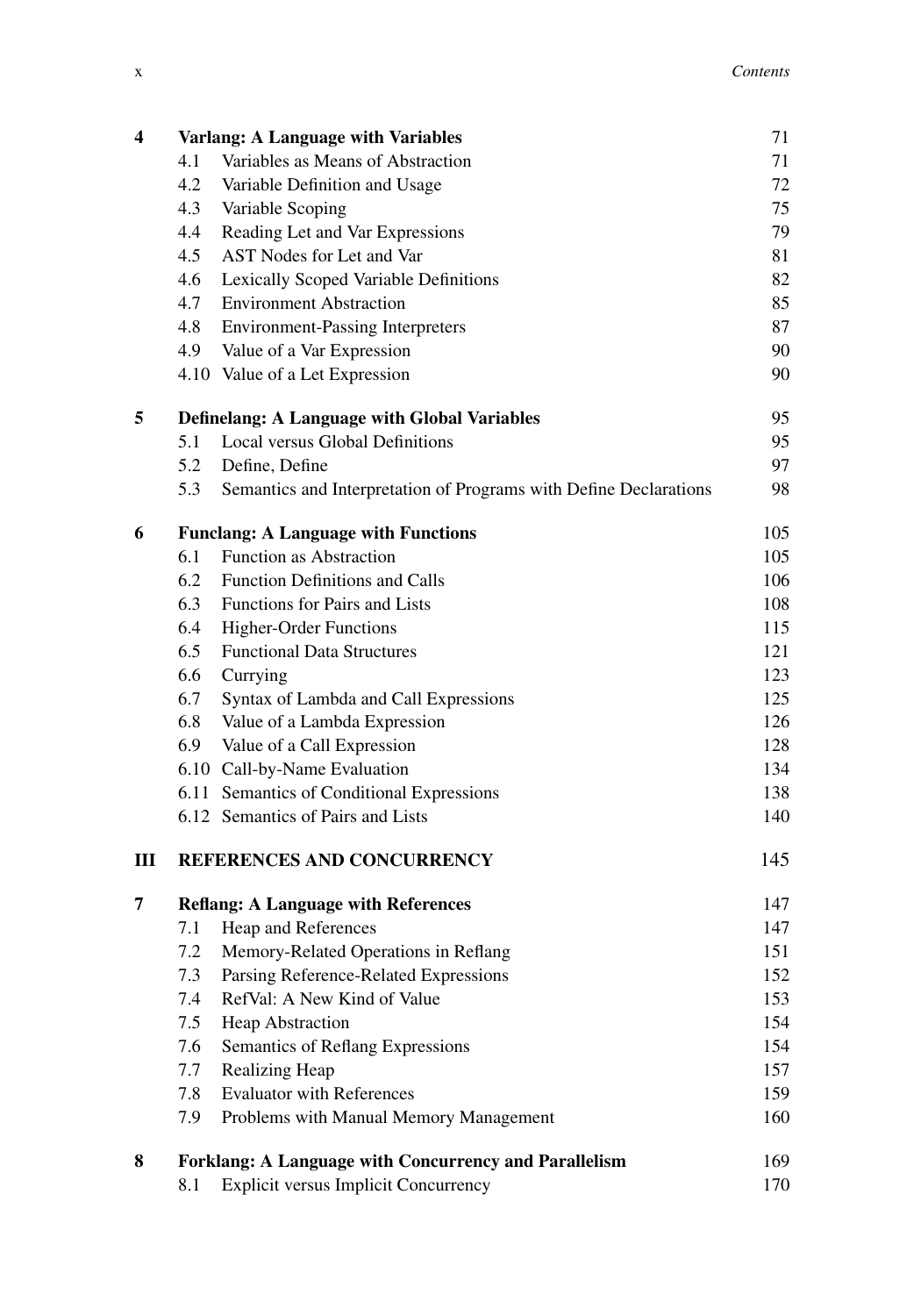|    | 8.2<br><b>Explicit Concurrency Features</b>                 | 170 |
|----|-------------------------------------------------------------|-----|
|    | 8.3<br>Semantic Variations of Fork                          | 171 |
|    | 8.4<br>Semantic Variations of Lock Expressions              | 172 |
|    | 8.5<br>New Expressions for Concurrency                      | 173 |
|    | 8.6<br>Semantics of a Fork Expression                       | 174 |
|    | 8.7<br>Semantics of a Lock-Related Expression               | 175 |
|    | 8.8<br>Data Races in Forklang Programs                      | 177 |
|    | 8.9<br>Deadlocks in Forklang Programs                       | 178 |
| IV | <b>TYPES AND SPECIFICATIONS</b>                             | 185 |
| 9  | <b>Typelang: A Language with Types</b>                      | 187 |
|    | 9.1<br>Why Types?                                           | 187 |
|    | Kinds of Specifications<br>9.2                              | 188 |
|    | 9.3<br><b>Types</b>                                         | 190 |
|    | <b>Adding Type Annotations</b><br>9.4                       | 190 |
|    | Checking Types<br>9.5                                       | 193 |
|    | 9.6<br>Typechecking Rules for Constants                     | 194 |
|    | 9.7<br>Typechecking Rules for Atomic Expressions            | 194 |
|    | Typechecking Rules for Compound Expressions<br>9.8          | 195 |
|    | <b>Types for Variables</b><br>9.9                           | 196 |
|    | 9.10 Types for Functions and Calls                          | 200 |
|    | 9.11 Types for Reference Expressions                        | 206 |
| 10 | <b>Speclang: A Language with Specifications</b>             | 209 |
|    | 10.1 Motivation                                             | 209 |
|    | 10.2 Language Features for Specifications                   | 210 |
|    | 10.3 Example Specifications for List Functions              | 213 |
|    | 10.4 Syntax of New Features for Writing Specifications      | 216 |
|    | 10.5 Checking Specifications: Static versus Dynamic         | 217 |
|    | 10.6 Typechecking Specifications                            | 219 |
|    | 10.7 Side-Effect Freedom                                    | 219 |
|    | 10.8 Runtime Specification Checking                         | 223 |
| V  | <b>ADVANCED FEATURES</b>                                    | 229 |
| 11 | <b>Msglang: A Language with Message-Passing Concurrency</b> | 231 |
|    | 11.1 Examples                                               | 232 |
|    | 11.2 New Expressions                                        | 238 |
|    | 11.3 ProcessVal: A New Kind of Value                        | 239 |
|    | 11.4 Receiving a Message                                    | 241 |
|    | 11.5 Semantics of Msglang Expressions                       | 243 |
| 12 | <b>Eventlang: A Language with Events</b>                    | 251 |
|    | 12.1 Event-Driven Programming                               | 251 |
|    | 12.2 Syntax of New Features for Event-Driven Programming    | 255 |